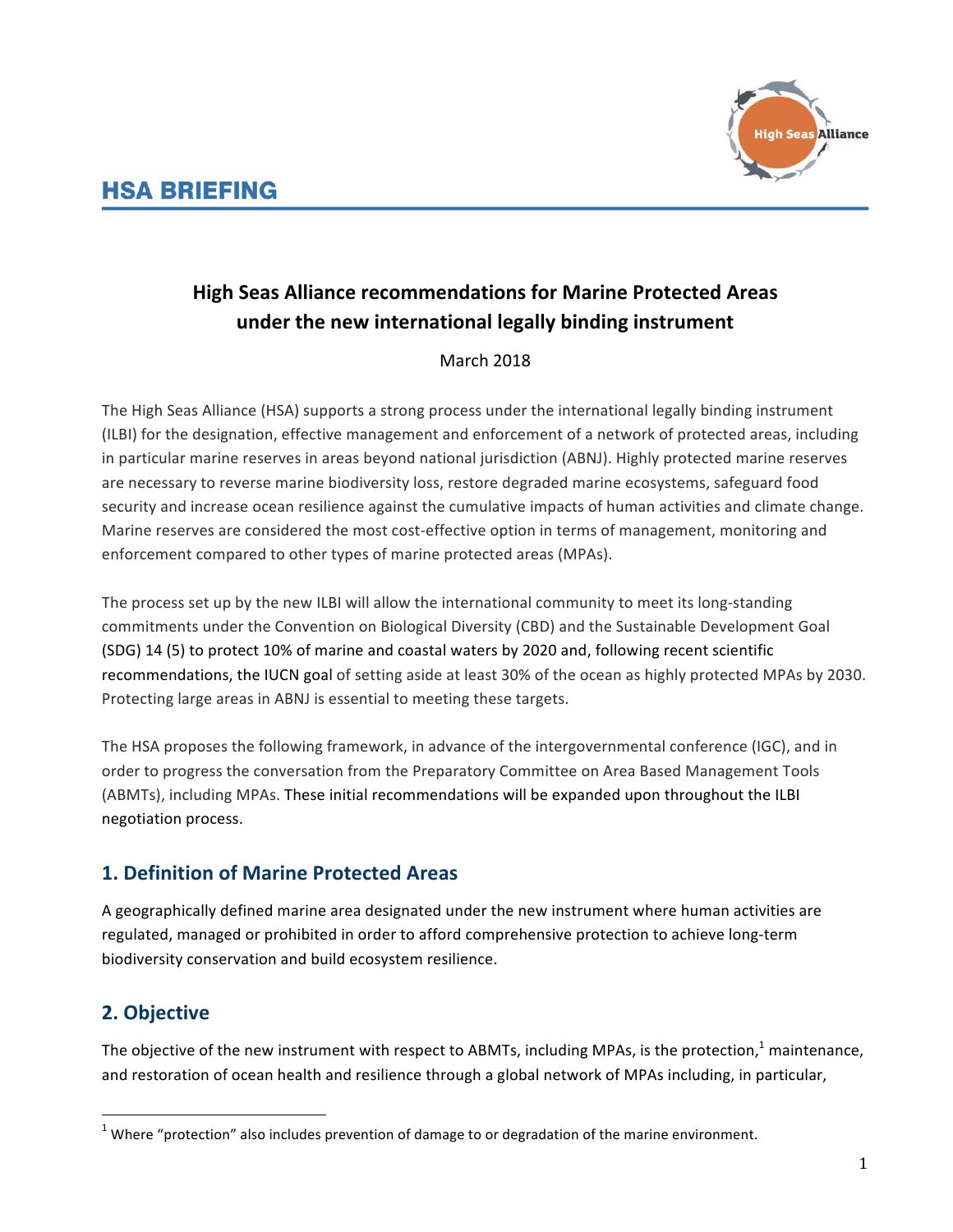marine reserves. The global network of MPAs should ensure protection of key ecosystem processes, habitats and species including but not limited to those which are:

- 1. vulnerable to impacts, including from climate change, ocean acidification, anthropogenic ocean noise pollution, and other cumulative effects, such as unique, fragile/sensitive, rare or highly biodiverse habitats and features:
- 2. essential for the survival, function, or recovery of rare or endangered marine species (e.g., breeding or spawning grounds);
- 3. natural carbon stores; or
- 4. important scientific reference areas.

## **3. Process in relation to MPAs**

#### **Identification of areas**

Proponents identify potential MPAs that meet the objective (as defined in 2, above). In addition, the committee established under the new instrument for scientific/technical review should be tasked by the Conference of the Parties (CoP) to conduct a regular review of the effectiveness and ecological coherence of the global MPA network in order to identify gaps and recommend amendments and/or areas that should be part of the network.

#### **Designation process**

#### **(i) Proposal**

Proponents: States Parties, with the option for Observers to the ILBI, including Intergovernmental Organizations and Civil Society, to co-sponsor.

**Elements of the proposal:** MPA Proposals should be formulated on the basis of the best available scientific information, follow an ecosystem approach and the precautionary principle, and should, at a minimum, include the following elements:

- a. spatial boundaries of the proposed area;
- b. description of the characteristics and biodiversity and/or scientific values of the area and the sensitivity of the species/habitats concerned;
- c. the specific conservation objective(s) of the area and the necessary level of protection to achieve such objective(s);
- d. description of current and potential impacts of activities that are causing or may be expected to cause damage to the proposed area, either individually or in combination with other threats;
- e. priority elements of a proposed management plan to achieve the conservation objectives, including activities that should be restricted, prohibited, or managed in the MPA or parts thereof;
- f. a plan for the continuous monitoring and research of ecological processes, habitats and population dynamics as well as impact of human activities; and
- g. identification of relevant competent bodies that have been and should be consulted.

#### **(ii) Consultation and assessment of the proposal**

**Step 1.** A proposal developed by proponent(s) identified in 3(i) is submitted to the ILBI for time-bound public consultation with competent organizations and frameworks with jurisdiction over activities within the boundaries of the MPA, relevant intergovernmental organizations, civil society, and other stakeholders.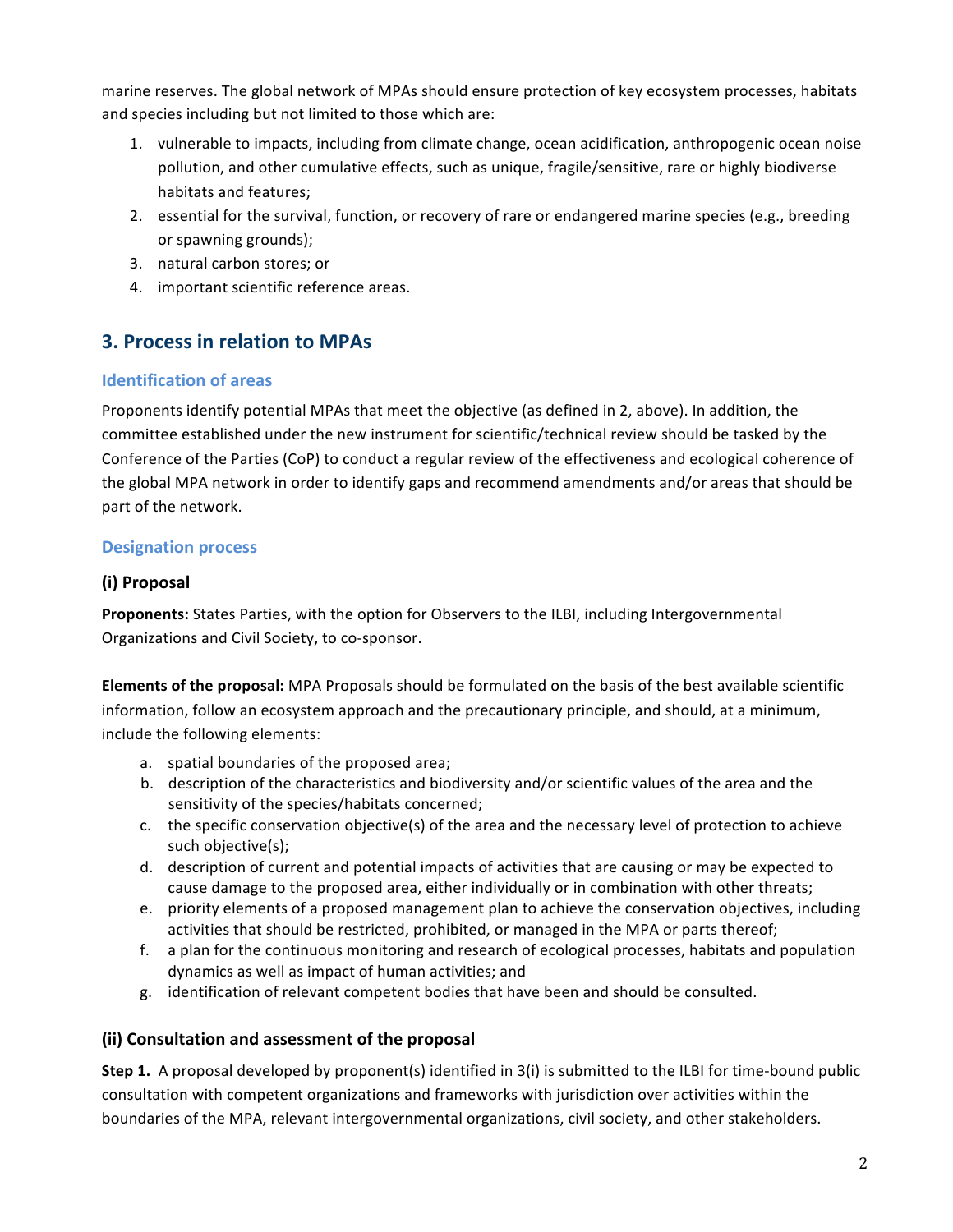1a. The Proposal is publicly distributed by the Secretariat (website, email to member states, etc.) and enters the time-bound "public consultation" period.

**1b.** All comments, including those of competent organizations consulted under Step 1, are made public on a website as they are received.

**1c.** Proponent(s) respond to public consultation and, if appropriate, revise(s) the proposal within a specific time frame.

**Step 2.** The (updated) proposal is submitted to the committee established under the new instrument for scientific/technical review.

**2a.** If, after taking into account all inputs gathered during the public consultation, the response by any of the competent organizations that have been consulted in accordance with Step 1 is considered inadequate, including with regards to appropriate measures for protection, or if any of such competent organizations does not respond, the committee established under the new instrument for scientific and technical review can recommend more effective measures for adoption by the CoP.

**Step 3.** After the proposal has been reviewed by the committee established under the new instrument for scientific/technical review the proposal, along with the scientific review and recommendations, public comments, and responses to public comments, is forwarded to the CoP for a decision.

During the consultation period, States should refrain from authorizing or permitting activities under their jurisdiction or control that might undermine the proposed protected area.

#### **(iii) Decision-making**

- 1. Parties, acting via a CoP, will designate the MPA, including:
	- a. spatial boundaries;
	- b. conservation objectives and the necessary level of protection to achieve such objectives, including the designation of no-take areas;
	- c. a management plan that specifies activities to be prohibited, along with associated management measures for vessels/nationals/activities under their jurisdiction or control, to address the impact of activities on marine biodiversity in the area; and
	- d. a plan for monitoring, research and review.
- 2. At the same time, the CoP will recommend that other competent organizations adopt complementary measures to meet the objective(s) of the area.
- 3. Decisions shall be taken by (qualified) majority voting, if consensus is not possible.

## **4. Implementation**

- 1. Parties will have the primary responsibility to implement as soon as possible, and ensure full compliance with, the MPA and associated management measures by their nationals, vessels, and activities under their jurisdiction or control.
- 2. Parties shall also use their best efforts to ensure the adoption of appropriate complementary measures by competent regional or global organizations to which they are members.
- 3. Parties shall, individually or collectively, request non-Parties whose activities, vessels, or nationals operate